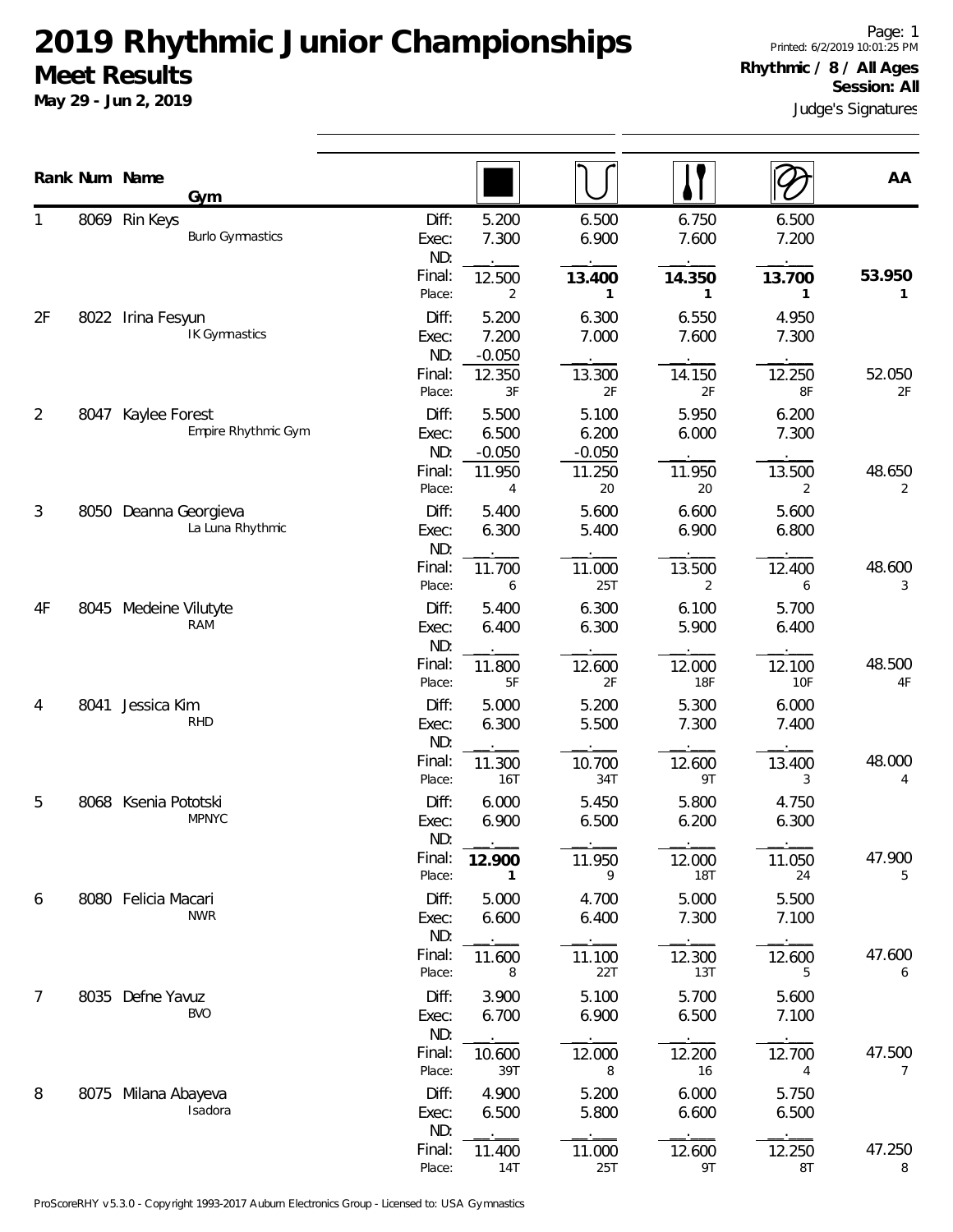|     |      | Rank Num Name<br>Gym                    |                       |                            |                            |                |                            | AA            |
|-----|------|-----------------------------------------|-----------------------|----------------------------|----------------------------|----------------|----------------------------|---------------|
| 9   |      | 8055 Sophia Pyrig<br>Miami Gymnastics   | Diff:<br>Exec:<br>ND: | 4.300<br>6.200             | 5.900<br>6.500             | 5.250<br>7.100 | 5.700<br>6.200             |               |
|     |      |                                         | Final:<br>Place:      | 10.500<br>41T              | 12.400<br>4                | 12.350<br>12   | 11.900<br>14               | 47.150<br>9   |
| 10  |      | 8072 Angelina Lin<br>California Rhythms | Diff:<br>Exec:<br>ND: | 4.700<br>6.100             | 5.850<br>6.200             | 5.100<br>7.000 | 5.450<br>6.600             |               |
|     |      |                                         | Final:<br>Place:      | 10.800<br>32T              | 12.050<br>7                | 12.100<br>17   | 12.050<br>10               | 47.000<br>10  |
| 11F | 8077 | Sofiya Monastyrska<br>La Luna Rhythmic  | Diff:<br>Exec:<br>ND: | 5.000<br>6.100             | 6.100<br>6.400             | 5.500<br>6.300 | 5.700<br>5.700             |               |
|     |      |                                         | Final:<br>Place:      | 11.100<br>23F              | 12.500<br>3F               | 11.800<br>22F  | 11.400<br>17F              | 46.800<br>11F |
| 11T |      | 8064 Anastassia Kim<br>Prima Rhythmic   | Diff:<br>Exec:<br>ND: | 5.000<br>7.300             | 5.400<br>6.300             | 5.200<br>7.100 | 5.500<br>5.000             |               |
|     |      |                                         | Final:<br>Place:      | 12.300<br>3                | 11.700<br>11               | 12.300<br>13T  | 10.500<br>31               | 46.800<br>11T |
| 12T |      | 8012 Elena Bui<br><b>MHG</b>            | Diff:<br>Exec:<br>ND: | 5.300<br>6.200             | 4.700<br>5.800             | 6.200<br>6.600 | 5.000<br>6.200             |               |
|     |      |                                         | Final:<br>Place:      | 11.500<br>9T               | 10.500<br>38T              | 12.800<br>4    | 11.200<br>20T              | 46.000<br>12T |
| 12T | 8039 | Alice Weinstein<br>Isadora              | Diff:<br>Exec:<br>ND: | 4.600<br>6.300             | 5.850<br>5.700             | 5.900<br>6.100 | 5.850<br>5.700             |               |
|     |      |                                         | Final:<br>Place:      | 10.900<br>29T              | 11.550<br>13T              | 12.000<br>18T  | 11.550<br>16               | 46.000<br>12T |
| 14F |      | 8046 Alisa Semenova<br><b>ISRG</b>      | Diff:<br>Exec:<br>ND: | 4.400<br>6.600             | 4.600<br>6.300<br>$-0.050$ | 5.700<br>7.200 | 5.350<br>5.900<br>$-0.050$ |               |
|     |      |                                         | Final:<br>Place:      | 11.000<br>27F              | 10.850<br>31F              | 12.900<br>4F   | 11.200<br>20F              | 45.950<br>14F |
| 14  |      | 8062 Anna Shuvalova<br>Liberty Academy  | Diff:<br>Exec:<br>ND: | 5.050<br>6.100             | 5.700<br>5.300             | 6.350<br>6.400 | 5.400<br>5.600             |               |
|     |      |                                         | Final:<br>Place:      | 11.150<br>21T              | 11.000<br>25T              | 12.750<br>5T   | 11.000<br>25               | 45.900<br>14  |
| 15  |      | 8083 Effie Davlatov<br><b>NSR</b>       | Diff:<br>Exec:<br>ND: | 4.750<br>6.300             | 4.650<br>6.000             | 5.750<br>7.000 | 5.300<br>6.000             |               |
|     |      |                                         | Final:<br>Place:      | 11.050<br>26               | 10.650<br>36T              | 12.750<br>5T   | 11.300<br><b>18T</b>       | 45.750<br>15  |
| 16  |      | 8084 Alexandra Leone<br>Iliana Rhythmic | Diff:<br>Exec:<br>ND: | 5.000<br>6.400<br>$-0.100$ | 5.700<br>6.900             | 4.500<br>6.000 | 5.200<br>6.100             |               |
|     |      |                                         | Final:<br>Place:      | 11.300<br>16T              | 12.600<br>2T               | 10.500<br>39   | 11.300<br>18T              | 45.700<br>16  |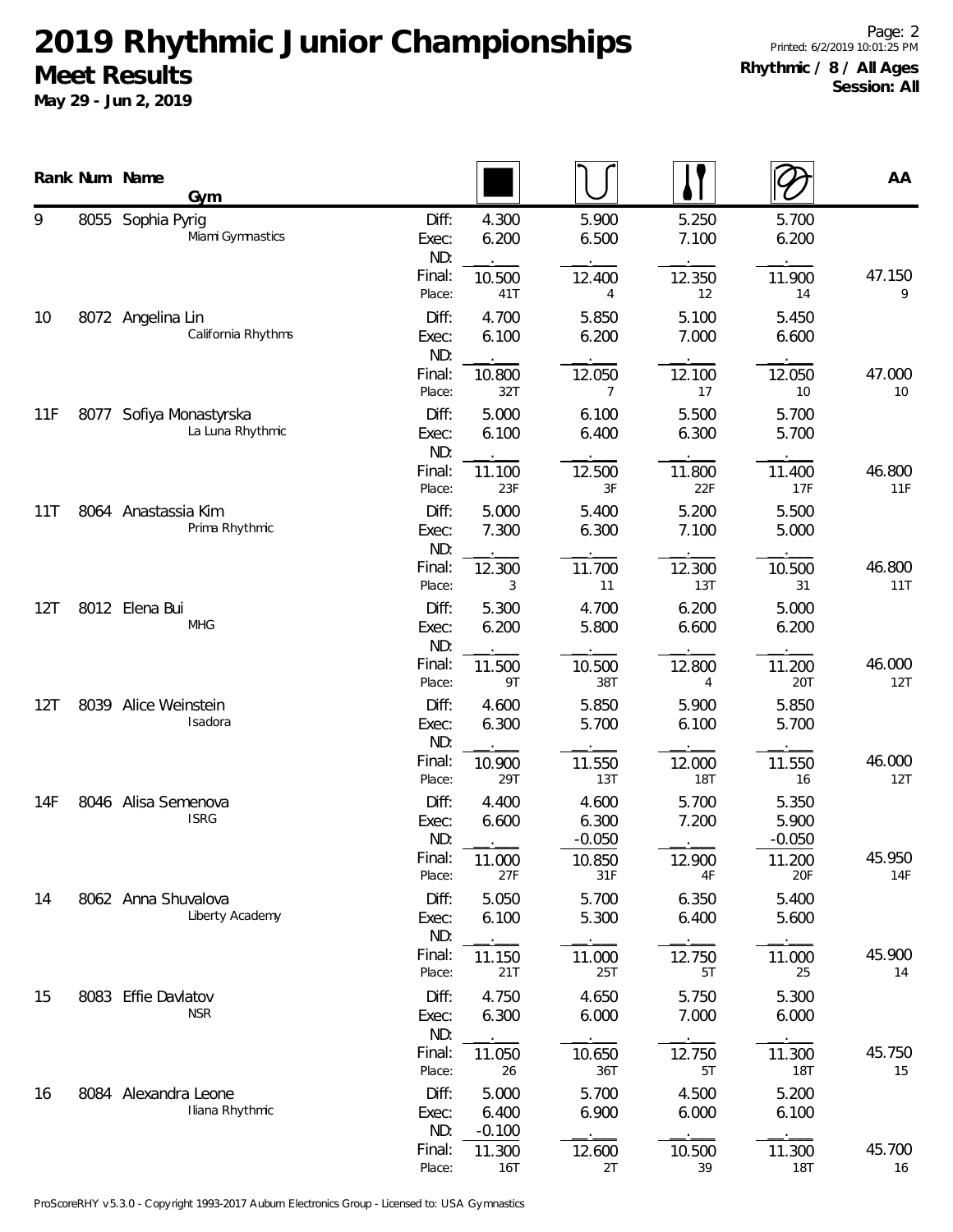**May 29 - Jun 2, 2019**

|     |      | Rank Num Name<br>Gym                            |                       |                            |                            |                            |                | AA            |
|-----|------|-------------------------------------------------|-----------------------|----------------------------|----------------------------|----------------------------|----------------|---------------|
| 17  |      | 8019 Emily Nisnevich<br><b>Burlo Gymnastics</b> | Diff:<br>Exec:<br>ND: | 5.300<br>5.800             | 5.050<br>5.700             | 6.600<br>6.100             | 5.750<br>4.900 |               |
|     |      |                                                 | Final:<br>Place:      | 11.100<br>23T              | 10.750<br>33               | 12.700<br>7T               | 10.650<br>30   | 45.200<br>17  |
| 18  | 8057 | Sophia O'Neil<br>Elegance Gymnastics            | Diff:<br>Exec:<br>ND: | 5.250<br>6.000             | 4.400<br>4.700             | 6.300<br>6.400             | 5.100<br>6.900 |               |
|     |      |                                                 | Final:<br>Place:      | 11.250<br>20               | 9.100<br>56                | 12.700<br>7T               | 12.000<br>11T  | 45.050<br>18  |
| 19  | 8058 | Chloe Lee<br><b>RHD</b>                         | Diff:<br>Exec:<br>ND: | 5.350<br>6.100             | 5.100<br>4.400             | 5.600<br>6.100             | 6.050<br>6.300 |               |
|     |      |                                                 | Final:<br>Place:      | 11.450<br>12T              | 9.500<br>53                | 11.700<br>22               | 12.350<br>7    | 45.000<br>19  |
| 20  | 8031 | Joy Sha<br><b>NWR</b>                           | Diff:<br>Exec:<br>ND: | 4.900<br>6.600<br>$-0.050$ | 5.700<br>6.200             | 5.800<br>5.500             | 5.100<br>5.100 |               |
|     |      |                                                 | Final:<br>Place:      | 11.450<br>12T              | 11.900<br>10               | 11.300<br>26T              | 10.200<br>33T  | 44.850<br>20  |
| 21T |      | 8007 Caterina Miotto<br>North-East Rhythmics    | Diff:<br>Exec:<br>ND: | 4.600<br>6.900             | 5.200<br>6.900             | 4.200<br>6.200             | 4.600<br>6.200 |               |
|     |      |                                                 | Final:<br>Place:      | 11.500<br>9T               | 12.100<br>5T               | 10.400<br>41T              | 10.800<br>26   | 44.800<br>21T |
| 21T |      | 8036 Lucia Borja<br><b>IK Gymnastics</b>        | Diff:<br>Exec:<br>ND: | 5.100<br>5.300             | 5.350<br>6.000<br>$-0.050$ | 5.800<br>5.400<br>$-0.100$ | 5.100<br>6.900 |               |
|     |      |                                                 | Final:<br>Place:      | 10.400<br>44T              | 11.300<br>19               | 11.100<br>31               | 12.000<br>11T  | 44.800<br>21T |
| 23  | 8082 | Mischa Kautzman<br><b>Burlo Gymnastics</b>      | Diff:<br>Exec:<br>ND: | 5.100<br>6.200             | 5.450<br>5.700             | 6.150<br>6.300             | 5.150<br>4.600 |               |
|     |      |                                                 | Final:<br>Place:      | 11.300<br>16T              | 11.150<br>21               | 12.450<br>11               | 9.750<br>40    | 44.650<br>23  |
| 24  |      | 8024 Lucia Feldstein<br><b>SDR</b>              | Diff:<br>Exec:<br>ND: | 4.500<br>5.700             | 6.300<br>6.200             | 5.750<br>5.300             | 4.750<br>6.000 |               |
|     |      |                                                 | Final:<br>Place:      | 10.200<br>50T              | 12.500<br>3T               | 11.050<br>32               | 10.750<br>27   | 44.500<br>24  |
| 25  |      | 8016 Cordelia Loomis<br><b>RHD</b>              | Diff:<br>Exec:<br>ND: | 4.700<br>6.200<br>$-0.050$ | 4.600<br>5.700             | 5.600<br>5.600             | 5.850<br>5.900 |               |
|     |      |                                                 | Final:<br>Place:      | 10.850<br>31               | 10.300<br>44T              | 11.200<br>30               | 11.750<br>15   | 44.100<br>25  |
| 26  |      | 8053 Valentina Moya<br><b>CHR</b>               | Diff:<br>Exec:<br>ND: | 4.100<br>6.000             | 5.550<br>5.300             | 6.500<br>6.600             | 5.400<br>4.600 |               |
|     |      |                                                 | Final:<br>Place:      | 10.100<br>52               | 10.850<br>31T              | 13.100<br>3                | 10.000<br>36T  | 44.050<br>26  |

 $\overline{\phantom{a}}$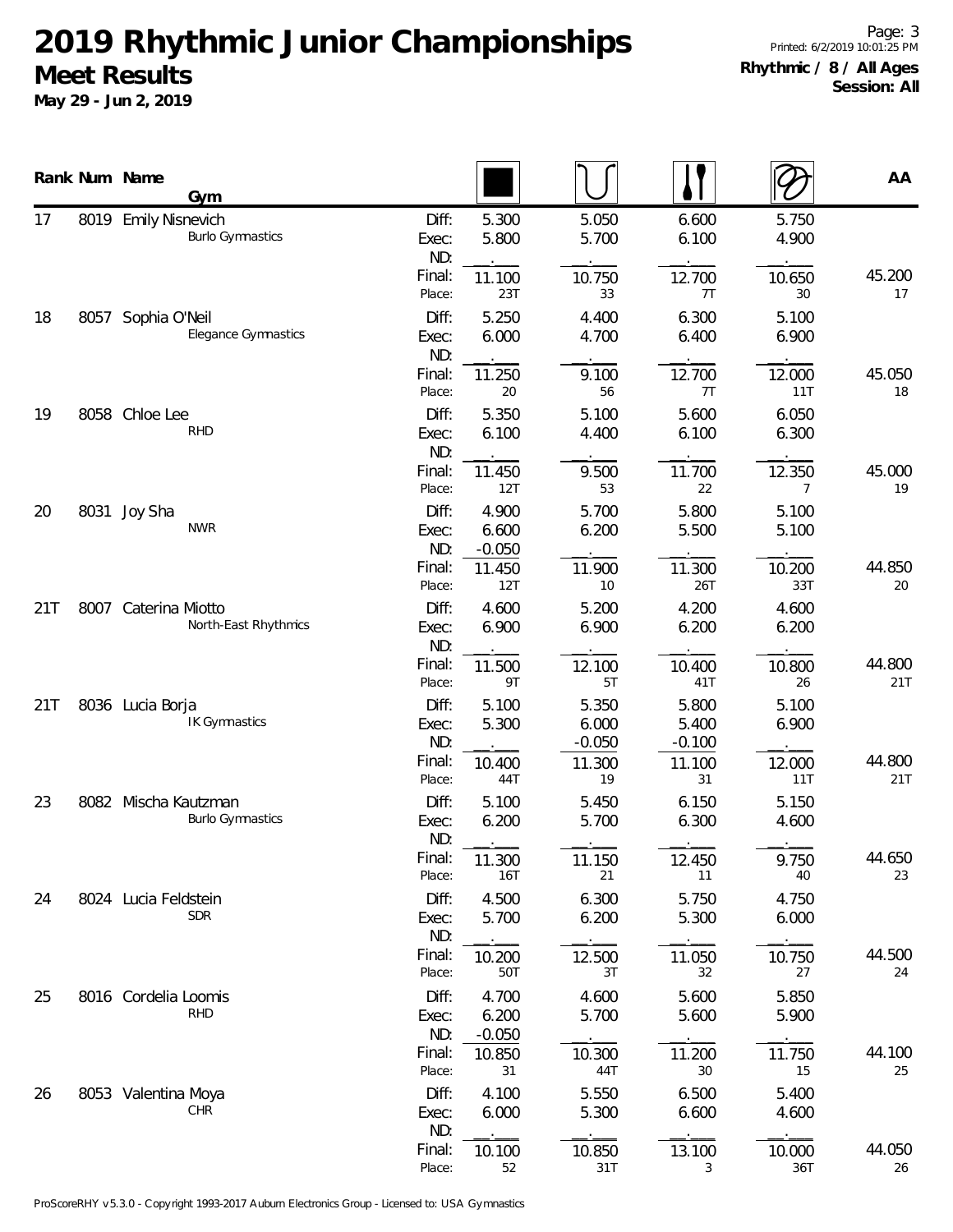|     |      | Rank Num Name<br><b>Gym</b>                           |                       |                |                |                            |                            | AA            |
|-----|------|-------------------------------------------------------|-----------------------|----------------|----------------|----------------------------|----------------------------|---------------|
| 27  | 8015 | Jessie Ma<br>North-East Rhythmics                     | Diff:<br>Exec:<br>ND: | 4.550<br>7.100 | 4.050<br>6.900 | 5.300<br>7.000             | 4.000<br>5.000             |               |
|     |      |                                                       | Final:<br>Place:      | 11.650<br>7    | 10.950<br>29   | 12.300<br>13T              | 9.000<br>52                | 43.900<br>27  |
| 28  |      | 8033 Katrine Sakhnov<br>La Luna Rhythmic              | Diff:<br>Exec:<br>ND: | 4.400<br>5.100 | 5.800<br>6.300 | 5.550<br>4.500<br>$-0.050$ | 6.050<br>6.100             |               |
|     |      |                                                       | Final:<br>Place:      | 9.500<br>60T   | 12.100<br>5T   | 10.000<br>51               | 12.150<br>9                | 43.750<br>28  |
| 29  |      | 8054 Zlata Kogan<br>Isadora                           | Diff:<br>Exec:<br>ND: | 5.000<br>6.100 | 5.850<br>5.700 | 5.400<br>5.500             | 4.400<br>5.500             |               |
|     |      |                                                       | Final:<br>Place:      | 11.100<br>23T  | 11.550<br>13T  | 10.900<br>33T              | 9.900<br>37T               | 43.450<br>29  |
| 30  |      | 8070 Sophia Volkov<br><b>NSR</b>                      | Diff:<br>Exec:<br>ND: | 4.500<br>6.500 | 4.150<br>6.000 | 4.800<br>5.500             | 5.550<br>6.400             |               |
|     |      |                                                       | Final:<br>Place:      | 11.000<br>27T  | 10.150<br>47T  | 10.300<br>46T              | 11.950<br>13               | 43.400<br>30  |
| 31  |      | 8059 Dimitra Konstantopoulou<br>RAL                   | Diff:<br>Exec:<br>ND: | 4.650<br>6.100 | 5.800<br>5.600 | 5.400<br>5.400             | 4.550<br>5.700             |               |
|     |      |                                                       | Final:<br>Place:      | 10.750<br>35   | 11.400<br>18   | 10.800<br>35T              | 10.250<br>32               | 43.200<br>31  |
| 32  | 8003 | Malia Moon<br><b>SDA</b>                              | Diff:<br>Exec:<br>ND: | 5.400<br>6.400 | 5.000<br>5.700 | 4.800<br>5.900             | 4.700<br>5.000             |               |
|     |      |                                                       | Final:<br>Place:      | 11.800<br>5T   | 10.700<br>34T  | 10.700<br>37T              | 9.700<br>41T               | 42.900<br>32  |
| 33  | 8023 | Isabella Wilson<br>Liberty Academy                    | Diff:<br>Exec:<br>ND: | 4.300<br>6.600 | 4.100<br>6.400 | 5.300<br>6.000             | 4.900<br>5.000             |               |
|     |      |                                                       | Final:<br>Place:      | 10.900<br>29T  | 10.500<br>38T  | 11.300<br>26T              | 9.900<br>37T               | 42.600<br>33  |
| 34F |      | 8030 Camila Loikova<br>Liberty Academy                | Diff:<br>Exec:<br>ND: | 3.800<br>6.400 | 5.200<br>6.000 | 5.000<br>5.900             | 5.100<br>4.900             |               |
|     |      |                                                       | Final:<br>Place:      | 10.200<br>50F  | 11.200<br>21F  | 10.900<br>33F              | 10.000<br>36F              | 42.300<br>34F |
| 34  |      | 8028 Veronika Klyuchkovska<br><b>Burlo Gymnastics</b> | Diff:<br>Exec:<br>ND: | 4.550<br>6.400 | 5.500<br>6.100 | 4.700<br>4.900             | 5.100<br>5.100<br>$-0.100$ |               |
|     |      |                                                       | Final:<br>Place:      | 10.950<br>28   | 11.600<br>12   | 9.600<br>54                | 10.100<br>35               | 42.250<br>34  |
| 35T |      | 8078 Isabella Lee<br>Mgra                             | Diff:<br>Exec:<br>ND: | 4.500<br>6.200 | 5.450<br>6.100 | 4.150<br>6.200             | 4.300<br>5.300             |               |
|     |      |                                                       | Final:<br>Place:      | 10.700<br>36T  | 11.550<br>13T  | 10.350<br>45               | 9.600<br>44T               | 42.200<br>35T |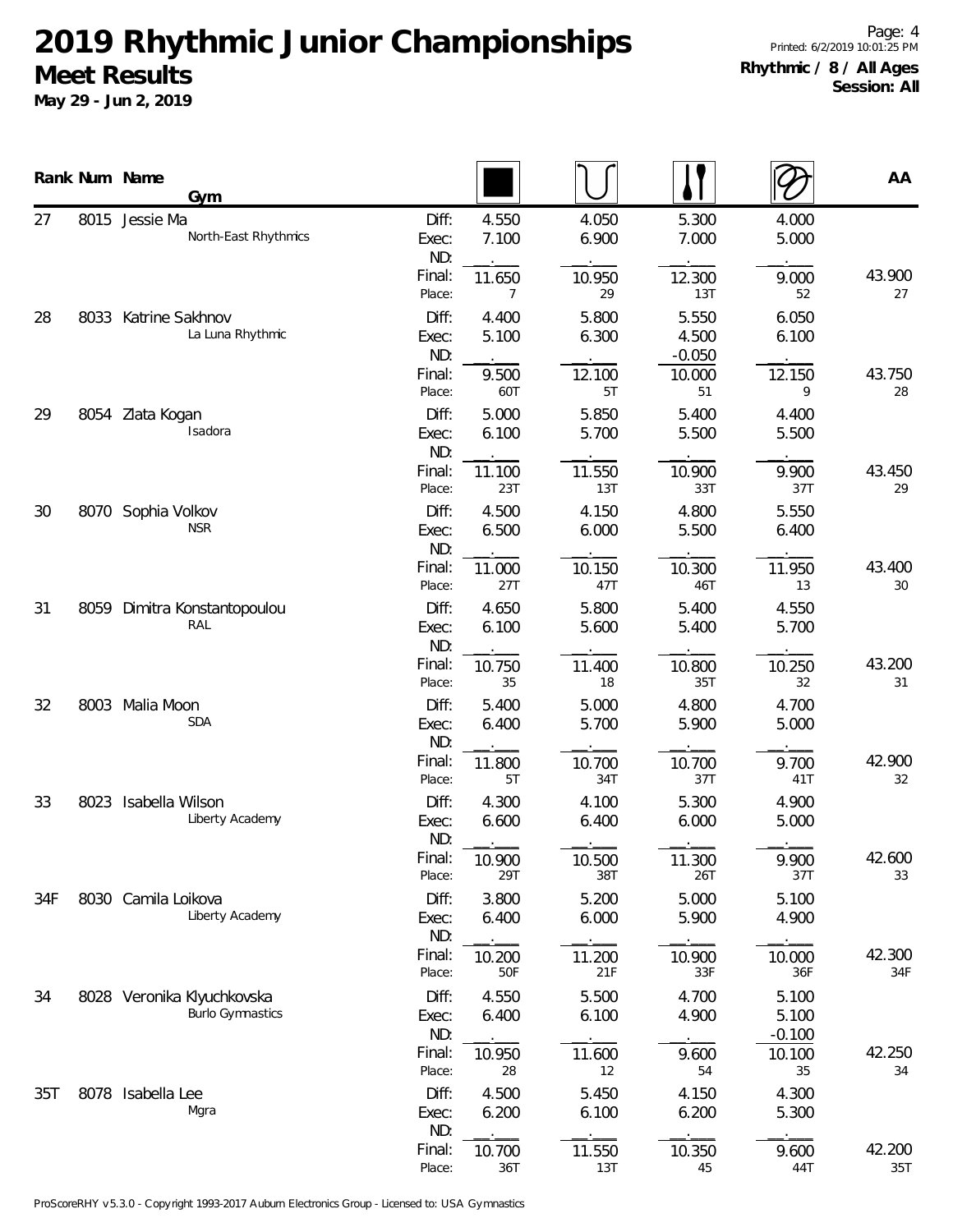|     |      | Rank Num Name<br>Gym                       |                                 |                          |                                      |                            |                            | AA            |
|-----|------|--------------------------------------------|---------------------------------|--------------------------|--------------------------------------|----------------------------|----------------------------|---------------|
| 35T |      | 8076 Elena Klimashova<br><b>RSGA</b>       | Diff:<br>Exec:<br>ND:           | 4.000<br>6.500           | 4.200<br>6.200                       | 4.100<br>6.000             | 4.600<br>6.600             |               |
|     |      |                                            | Final:<br>Place:                | 10.500<br>41T            | 10.400<br>42T                        | 10.100<br>50               | 11.200<br>20T              | 42.200<br>35T |
| 37T | 8021 | Bella Gonzalez<br><b>Burlo Gymnastics</b>  | Diff:<br>Exec:<br>ND:<br>Final: | 4.800<br>6.300<br>11.100 | 5.650<br>5.100<br>$-0.100$<br>10.650 | 5.550<br>6.400<br>$-0.050$ | 2.850<br>5.700<br>$-0.050$ | 42.150        |
|     |      |                                            | Place:                          | 23T                      | 36T                                  | 11.900<br>21               | 8.500<br>56T               | 37T           |
| 37T |      | 8017 Allison Fu<br><b>MHG</b>              | Diff:<br>Exec:<br>ND:           | 4.900<br>6.600           | 4.250<br>4.700                       | 5.300<br>5.000             | 4.600<br>6.800             |               |
|     |      |                                            | Final:<br>Place:                | 11.500<br>9T             | 8.950<br>58                          | 10.300<br>46T              | 11.400<br>17T              | 42.150<br>37T |
| 39  | 8067 | Elizabeth Semenova<br>Prima Rhythmic       | Diff:<br>Exec:<br>ND:           | 4.150<br>6.300           | 3.950<br>6.200                       | 4.600<br>6.700             | 4.400<br>5.800             |               |
|     |      |                                            | Final:<br>Place:                | 10.450<br>43             | 10.150<br>47T                        | 11.300<br>26T              | 10.200<br>33T              | 42.100<br>39  |
| 40  |      | 8063 Amelia Boohoff<br>Liberty Academy     | Diff:<br>Exec:<br>ND:           | 4.600<br>5.800           | 5.500<br>6.000                       | 4.700<br>5.700             | 3.900<br>5.800             |               |
|     |      |                                            | Final:<br>Place:                | 10.400<br>44T            | 11.500<br>16T                        | 10.400<br>41T              | 9.700<br>41T               | 42.000<br>40  |
| 41  | 8061 | Emma Bukatar<br>Empire Rhythmic Gym        | Diff:<br>Exec:<br>ND:           | 4.750<br>6.400           | 3.500<br>4.500                       | 5.450<br>6.200             | 5.100<br>6.100<br>$-0.100$ |               |
|     |      |                                            | Final:<br>Place:                | 11.150<br>21T            | 8.000<br>68T                         | 11.650<br>23               | 11.100<br>23               | 41.900<br>41  |
| 42  |      | 8065 Alina Troyanker<br>California Rhythms | Diff:<br>Exec:<br>ND:           | 4.400<br>5.500           | 5.800<br>4.700<br>$-0.050$           | 5.500<br>6.100             | 5.100<br>4.800             |               |
|     |      |                                            | Final:<br>Place:                | 9.900<br>54T             | 10.450<br>40T                        | 11.600<br>24T              | 9.900<br>37T               | 41.850<br>42  |
| 43F |      | 8040 Julia Lahdensuo<br>Nova               | Diff:<br>Exec:<br>ND:           | 4.300<br>6.600           | 4.900<br>6.600                       | 5.000<br>4.000             | 4.900<br>5.500<br>$-0.050$ |               |
|     |      |                                            | Final:<br>Place:                | 10.900<br>29F            | 11.500<br>16F                        | 9.000<br>60F               | 10.350<br>32F              | 41.750<br>43F |
| 43T | 8027 | Marina Perevozchikova<br><b>CTR</b>        | Diff:<br>Exec:<br>ND:           | 5.000<br>5.700           | 5.000<br>6.000                       | 4.550<br>4.300             | 5.300<br>5.900             |               |
|     |      |                                            | Final:<br>Place:                | 10.700<br>36T            | 11.000<br>25T                        | 8.850<br>60                | 11.200<br>20T              | 41.750<br>43T |
| 44F |      | 8032 Alina Prikhodchenko<br>Rhythmic Art   | Diff:<br>Exec:<br>ND:           | 4.000<br>5.600           | 4.700<br>5.500                       | 5.400<br>6.200             | 4.750<br>5.400             |               |
|     |      |                                            | Final:<br>Place:                | 9.600<br>59F             | 10.200<br>46F                        | 11.600<br>24F              | 10.150<br>35F              | 41.550<br>44F |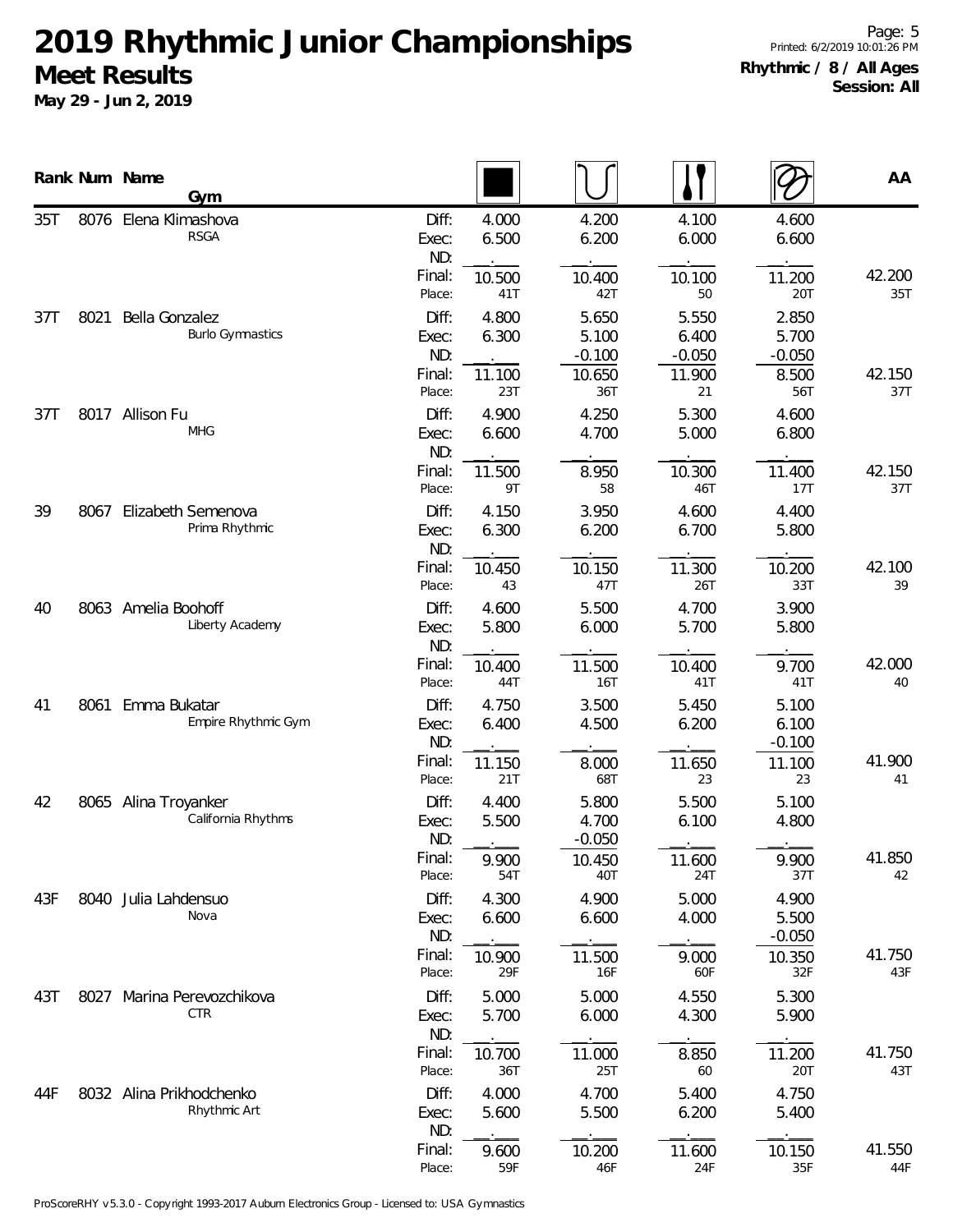|     |      | Rank Num Name<br>Gym                      |                       |                            |                |                            |                            | AA            |
|-----|------|-------------------------------------------|-----------------------|----------------------------|----------------|----------------------------|----------------------------|---------------|
| 44  | 8048 | Bella Fleischer<br><b>NSR</b>             | Diff:<br>Exec:<br>ND: | 4.600<br>5.700             | 4.850<br>6.200 | 4.600<br>6.100             | 4.450<br>5.000             |               |
|     |      |                                           | Final:<br>Place:      | 10.300<br>49               | 11.050<br>24   | 10.700<br>37T              | 9.450<br>47T               | 41.500<br>44  |
| 45  |      | 8074 Sophie Speath<br>IK Gymnastics       | Diff:<br>Exec:<br>ND: | 4.800<br>6.000             | 5.250<br>5.200 | 4.300<br>5.100             | 4.200<br>6.500             |               |
|     |      |                                           | Final:<br>Place:      | 10.800<br>32T              | 10.450<br>40T  | 9.400<br>56T               | 10.700<br>28T              | 41.350<br>45  |
| 46  |      | 8049 Janie Ye<br>Twin Cities Rhythmic     | Diff:<br>Exec:<br>ND: | 4.000<br>5.900             | 5.700<br>5.400 | 5.350<br>5.900             | 4.400<br>4.400             |               |
|     |      |                                           | Final:<br>Place:      | 9.900<br>54T               | 11.100<br>22T  | 11.250<br>29               | 8.800<br>53                | 41.050<br>46  |
| 47  |      | 8006 Alisa Beyzin<br>M&N                  | Diff:<br>Exec:<br>ND: | 4.500<br>6.300             | 4.300<br>6.000 | 5.000<br>5.200             | 3.400<br>5.700             |               |
|     |      |                                           | Final:<br>Place:      | 10.800<br>32T              | 10.300<br>44T  | 10.200<br>49               | 9.100<br>51T               | 40.400<br>47  |
| 48  |      | 8066 Anastasia Slipets<br>Liberty Academy | Diff:<br>Exec:<br>ND: | 5.100<br>6.300             | 4.500<br>4.700 | 4.950<br>5.500             | 4.300<br>4.900             |               |
|     |      |                                           | Final:<br>Place:      | 11.400<br>14T              | 9.200<br>55    | 10.450<br>40               | 9.200<br>50                | 40.250<br>48  |
| 49  | 8001 | Glika Mitro<br>La Luna Rhythmic           | Diff:<br>Exec:<br>ND: | 4.700<br>5.500             | 4.900<br>6.000 | 4.700<br>4.400             | 4.200<br>5.400             |               |
|     |      |                                           | Final:<br>Place:      | 10.200<br>50T              | 10.900<br>30   | 9.100<br>59                | 9.600<br>44T               | 39.800<br>49  |
| 50F |      | 8029 Yana Kovalkova<br>IK Gymnastics      | Diff:<br>Exec:<br>ND: | 4.600<br>6.100             | 4.500<br>5.200 | 4.600<br>5.300             | 3.800<br>5.700<br>$-0.050$ |               |
|     |      |                                           | Final:<br>Place:      | 10.700<br>36F              | 9.700<br>52F   | 9.900<br>52F               | 9.450<br>47F               | 39.750<br>50F |
| 50  |      | 8009 Monique Kestel<br>Iliana Rhythmic    | Diff:<br>Exec:<br>ND: | 4.200<br>6.600<br>$-0.150$ | 4.300<br>5.600 | 3.700<br>4.500<br>$-0.100$ | 4.300<br>6.400             |               |
|     |      |                                           | Final:<br>Place:      | 10.650<br>38               | 9.900<br>49    | 8.100<br>64T               | 10.700<br>28T              | 39.350<br>50  |
| 51  |      | 8071 Tatyana Zhebrun<br>Iliana Rhythmic   | Diff:<br>Exec:<br>ND: | 4.800<br>5.800             | 4.500<br>5.900 | 4.000<br>4.200<br>$-0.100$ | 4.200<br>5.400             |               |
|     |      |                                           | Final:<br>Place:      | 10.600<br>39T              | 10.400<br>42T  | 8.100<br>64T               | 9.600<br>44T               | 38.700<br>51  |
| 52  |      | 8034 Kayla Chan<br>Rose City              | Diff:<br>Exec:<br>ND: | 4.400<br>6.900             | 4.100<br>6.100 | 4.600<br>5.800             | 3.650<br>3.000             |               |
|     |      |                                           | Final:<br>Place:      | 11.300<br>16T              | 10.200<br>46T  | 10.400<br>41T              | 6.650<br>71                | 38.550<br>52  |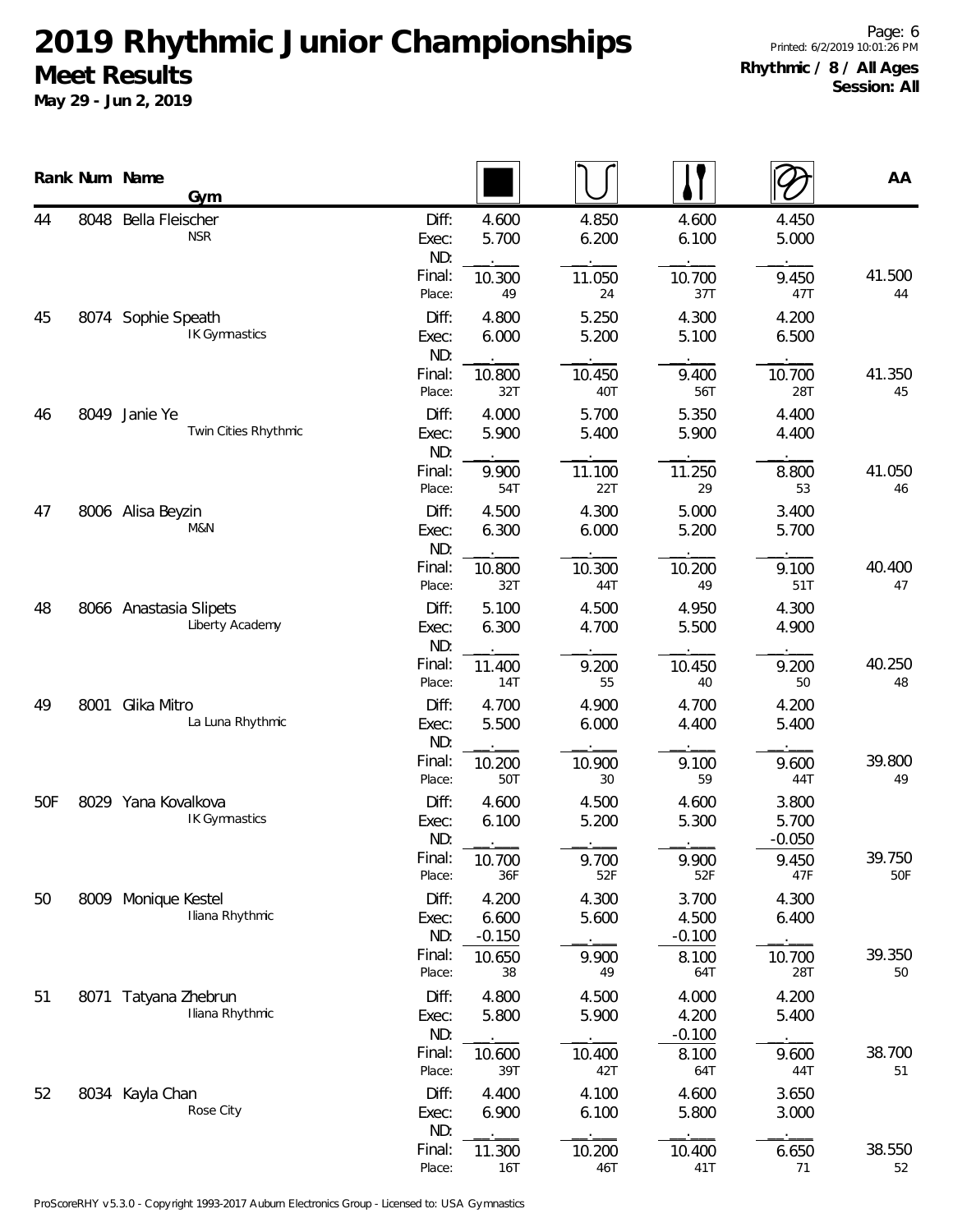|     |      | Rank Num Name<br>Gym                         |                       |                            |                |                            |                            | AA            |
|-----|------|----------------------------------------------|-----------------------|----------------------------|----------------|----------------------------|----------------------------|---------------|
| 53  |      | 8020 Jas Yu<br>La Luna Rhythmic              | Diff:<br>Exec:<br>ND: | 4.400<br>5.500             | 5.950<br>5.500 | 4.550<br>5.000             | 3.750<br>3.900<br>$-0.150$ |               |
|     |      |                                              | Final:<br>Place:      | 9.900<br>54T               | 11.450<br>17   | 9.550<br>55                | 7.500<br>66                | 38.400<br>53  |
| 54  |      | 8025 Sophia Miller<br>IK Gymnastics          | Diff:<br>Exec:<br>ND: | 3.850<br>5.600<br>$-0.050$ | 4.300<br>5.500 | 4.750<br>5.500             | 3.150<br>5.300             |               |
|     |      |                                              | Final:<br>Place:      | 9.400<br>64T               | 9.800<br>51    | 10.250<br>48               | 8.450<br>59                | 37.900<br>54  |
| 55  |      | 8004 Mia Donato<br>ANS                       | Diff:<br>Exec:<br>ND: | 4.200<br>6.200<br>$-0.050$ | 4.050<br>5.800 | 3.700<br>4.200<br>$-0.200$ | 4.100<br>5.600             |               |
|     |      |                                              | Final:<br>Place:      | 10.350<br>48               | 9.850<br>50    | 7.700<br>68T               | 9.700<br>41T               | 37.600<br>55  |
| 56  | 8044 | Julia Bridget Bosen<br>Vitrychenko           | Diff:<br>Exec:<br>ND: | 4.350<br>5.500             | 3.700<br>4.600 | 5.800<br>5.700             | 3.600<br>4.200<br>$-0.050$ |               |
|     |      |                                              | Final:<br>Place:      | 9.850<br>57                | 8.300<br>65T   | 11.500<br>25               | 7.750<br>61T               | 37.400<br>56  |
| 57F |      | 8008 Hyemin Lee<br>Rose City                 | Diff:<br>Exec:<br>ND: | 3.600<br>6.600             | 4.050<br>5.700 | 3.800<br>4.200             | 3.800<br>5.300             |               |
|     |      |                                              | Final:<br>Place:      | 10.200<br>50F              | 9.750<br>52F   | 8.000<br>66F               | 9.100<br>51F               | 37.050<br>57F |
| 57  |      | 8002 Ruth Baek<br>ESCX                       | Diff:<br>Exec:<br>ND: | 4.100<br>4.800             | 3.650<br>5.000 | 4.850<br>6.000             | 4.000<br>4.500             |               |
|     |      |                                              | Final:<br>Place:      | 8.900<br>69                | 8.650<br>61    | 10.850<br>34               | 8.500<br>56T               | 36.900<br>57  |
| 58  |      | 8056 Lexi Papp<br>ANS                        | Diff:<br>Exec:<br>ND: | 4.300<br>4.900             | 5.200<br>5.600 | 4.300<br>5.100             | 3.700<br>3.300             |               |
|     |      |                                              | Final:<br>Place:      | 9.200<br>68                | 10.800<br>32   | 9.400<br>56T               | 7.000<br>68                | 36.400<br>58  |
| 59  |      | 8051 Saraswati Urgaakhad<br>Seattle Rhythmic | Diff:<br>Exec:<br>ND: | 5.000<br>5.400             | 4.050<br>4.400 | 4.650<br>3.600             | 3.750<br>5.500             |               |
|     |      |                                              | Final:<br>Place:      | 10.400<br>44T              | 8.450<br>64    | 8.250<br>63                | 9.250<br>49                | 36.350<br>59  |
| 60  |      | 8038 Alexis Mikhelis<br>Liberty Academy      | Diff:<br>Exec:<br>ND: | 4.050<br>5.900             | 4.000<br>3.600 | 5.500<br>4.900             | 3.800<br>4.000             |               |
|     |      |                                              | Final:<br>Place:      | 9.950<br>53                | 7.600<br>71    | 10.400<br>41T              | 7.800<br>60                | 35.750<br>60  |
| 61  |      | 8014 Sasha Osinovsky<br>Mosaic Gymnastics    | Diff:<br>Exec:<br>ND: | 4.000<br>5.300             | 4.400<br>4.900 | 3.300<br>4.000             | 3.900<br>5.500<br>$-0.100$ |               |
|     |      |                                              | Final:<br>Place:      | 9.300<br>66                | 9.300<br>54    | 7.300<br>71                | 9.300<br>48                | 35.200<br>61  |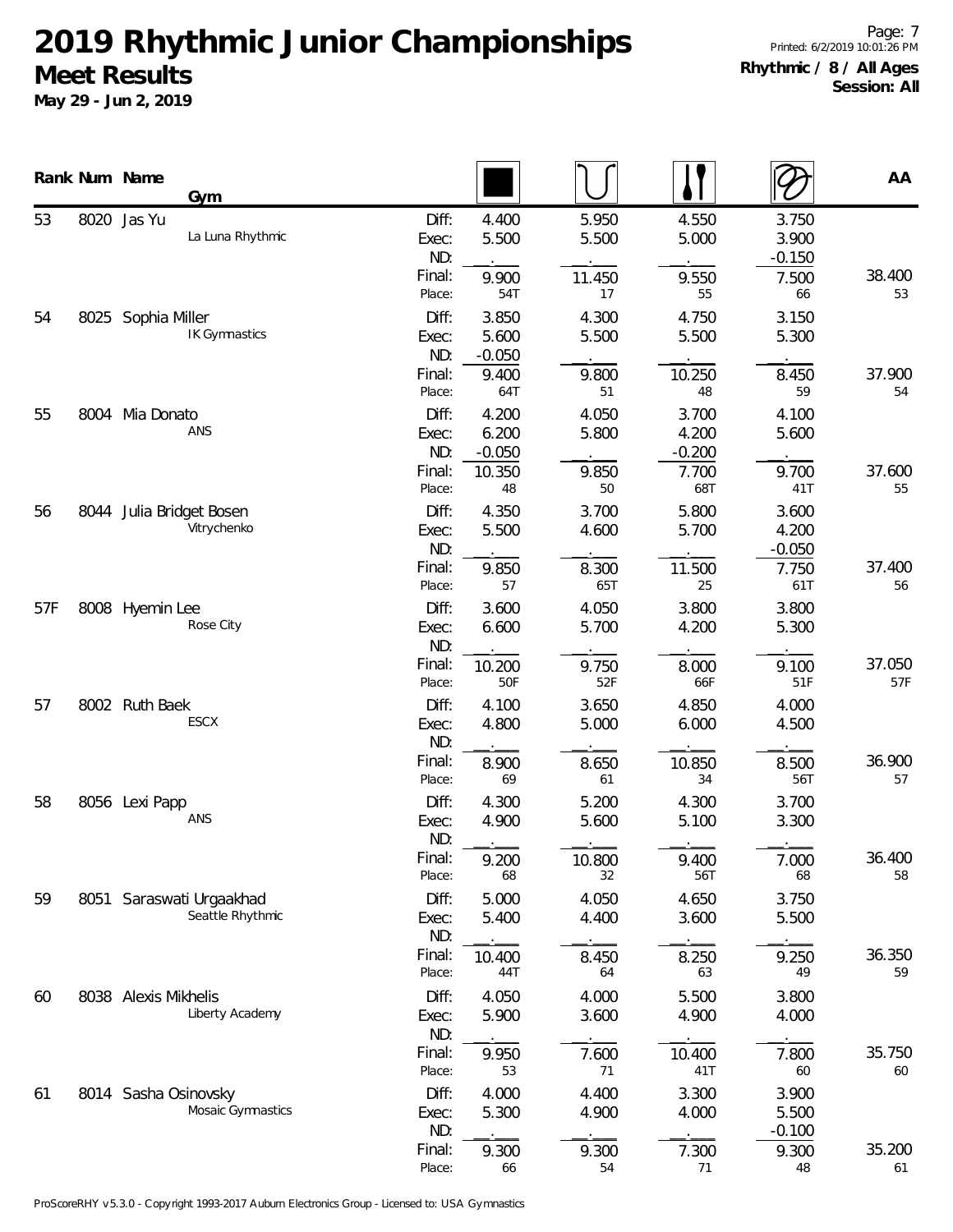|     |      | Rank Num Name<br>Gym                               |                       |                            |                |                |                            | AA            |
|-----|------|----------------------------------------------------|-----------------------|----------------------------|----------------|----------------|----------------------------|---------------|
| 62  |      | 8052 Nicole Makarenko<br><b>IRG</b>                | Diff:<br>Exec:<br>ND: | 4.300<br>5.200<br>$-0.050$ | 4.200<br>4.800 | 4.550<br>4.800 | 3.150<br>4.200             |               |
|     |      |                                                    | Final:<br>Place:      | 9.450<br>63                | 9.000<br>57    | 9.350<br>58    | 7.350<br>67                | 35.150<br>62  |
| 63  | 8079 | Dasha Cogburn<br><b>TRA</b>                        | Diff:<br>Exec:<br>ND: | 4.300<br>5.100             | 5.500<br>4.200 | 3.800<br>4.600 | 3.750<br>3.800             |               |
|     |      |                                                    | Final:<br>Place:      | 9.400<br>64T               | 9.700<br>52T   | 8.400<br>61    | 7.550<br>64T               | 35.050<br>63  |
| 64  | 8073 | Michelle Ter-Saakyants<br><b>NSR</b>               | Diff:<br>Exec:<br>ND: | 3.800<br>5.900             | 3.350<br>4.700 | 5.000<br>5.800 | 3.950<br>2.300             |               |
|     |      |                                                    | Final:<br>Place:      | 9.700<br>58                | 8.050<br>67    | 10.800<br>35T  | 6.250<br>72                | 34.800<br>64  |
| 65  |      | 8060 Veronica Kuznetsov<br><b>Gymnastics World</b> | Diff:<br>Exec:<br>ND: | 4.000<br>5.300<br>$-0.050$ | 2.600<br>4.400 | 4.400<br>5.500 | 3.600<br>5.000             |               |
|     |      |                                                    | Final:<br>Place:      | 9.250<br>67                | 7.000<br>74    | 9.900<br>52T   | 8.600<br>54                | 34.750<br>65  |
| 66  |      | 8010 Hanna Rodeck<br>ESCX                          | Diff:<br>Exec:<br>ND: | 4.100<br>5.400             | 4.700<br>3.300 | 3.900<br>4.400 | 3.550<br>4.000             |               |
|     |      |                                                    | Final:<br>Place:      | 9.500<br>60T               | 8.000<br>68T   | 8.300<br>62    | 7.550<br>64T               | 33.350<br>66  |
| 67T |      | 8018 Kassandra Mazurowski<br>Sonya Flex Academy    | Diff:<br>Exec:<br>ND: | 4.100<br>5.500             | 3.800<br>5.100 | 4.000<br>3.900 | 2.900<br>4.000             |               |
|     |      |                                                    | Final:<br>Place:      | 9.600<br>59T               | 8.900<br>59    | 7.900<br>66    | 6.900<br>69                | 33.300<br>67T |
| 67T |      | 8042 Lainey Ramsier<br><b>Integrity Athletics</b>  | Diff:<br>Exec:<br>ND: | 3.700<br>4.700             | 4.300<br>4.400 | 4.200<br>3.500 | 4.000<br>4.500             |               |
|     |      |                                                    | Final:<br>Place:      | 8.400<br>71                | 8.700<br>60    | 7.700<br>68T   | 8.500<br>56T               | 33.300<br>67T |
| 69  |      | 8005 Madeline Volfbeyn<br>Nova                     | Diff:<br>Exec:<br>ND: | 2.750<br>5.500             | 3.950<br>4.600 | 2.900<br>4.800 | 3.200<br>5.400<br>$-0.050$ |               |
|     |      |                                                    | Final:<br>Place:      | 8.250<br>72                | 8.550<br>62T   | 7.700<br>68T   | 8.550<br>55                | 33.050<br>69  |
| 70  |      | 8037 Darya Volkov<br><b>Elegance Gymnastics</b>    | Diff:<br>Exec:<br>ND: | 4.300<br>4.200             | 4.100<br>4.200 | 5.400<br>4.400 | 3.300<br>2.700             |               |
|     |      |                                                    | Final:<br>Place:      | 8.500<br>70                | 8.300<br>65T   | 9.800<br>53    | 6.000<br>73                | 32.600<br>70  |
| 71  |      | 8026 Emily Song<br>ORGDA                           | Diff:<br>Exec:<br>ND: | 4.100<br>6.300             | 4.450<br>4.100 | 3.300<br>3.600 | 3.000<br>3.700             |               |
|     |      |                                                    | Final:<br>Place:      | 10.400<br>44T              | 8.550<br>62T   | 6.900<br>72T   | 6.700<br>70                | 32.550<br>71  |